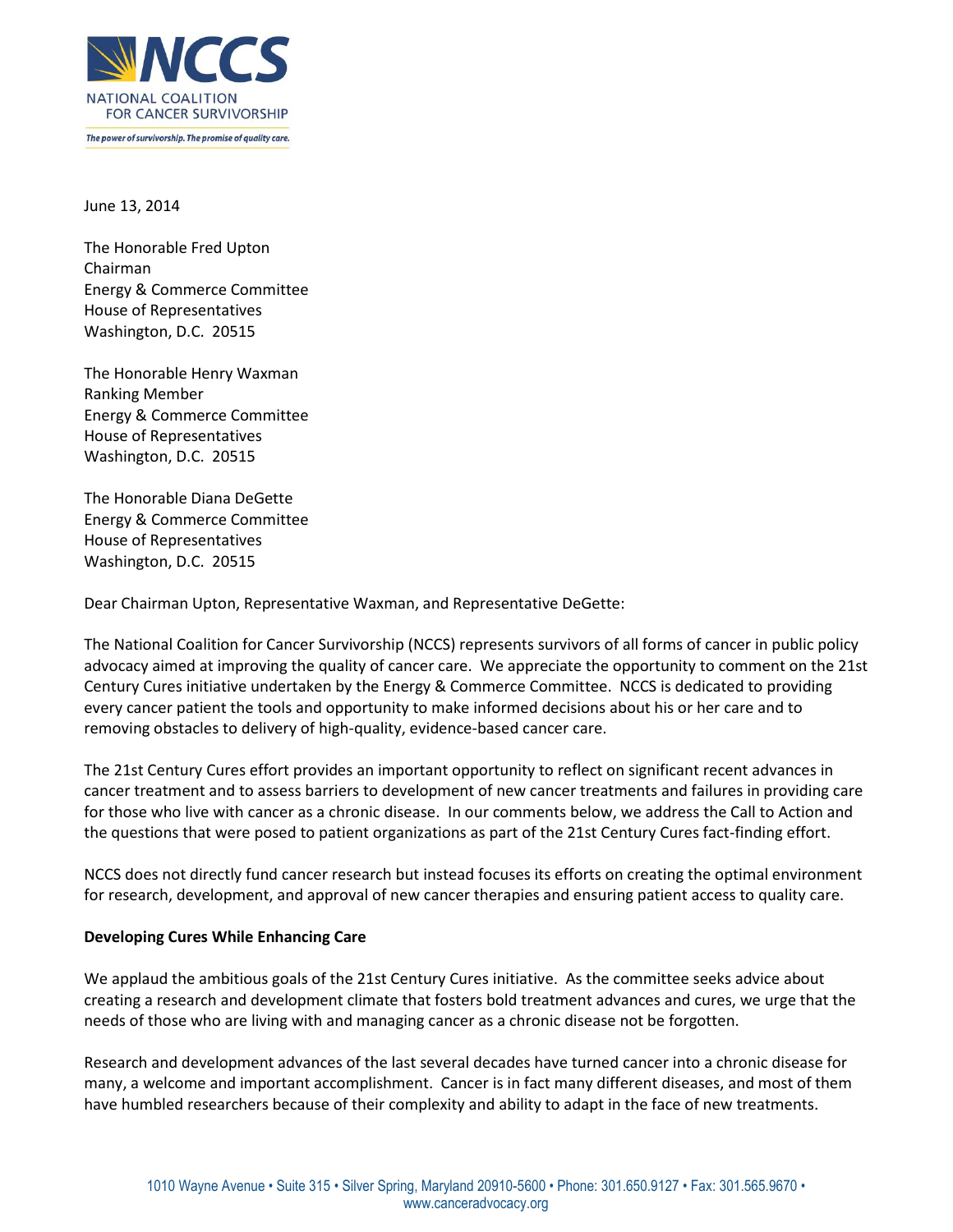Pursuing cancer cures is an important aspiration. However, this pursuit should not be at odds with the development of cancer therapies that are transforming some forms of cancer into manageable chronic diseases.

The complexity of cancer and the difficulty of curing all cancers have implications for your effort and for the way in which the National Institutes of Health (NIH) and Food and Drug Administration (FDA) approach their cancer related responsibilities. While NIH investments should be made in ambitious research and development to cure cancer, there must also be an emphasis on developing treatments that are accompanied by fewer side effects and that help cancer survivors maintain a high quality of life with cancer as a chronic condition. In addition, greater investments should be made in understanding the late and long-term effects of cancer treatment. Those who might be "cured" of cancer are often at high risk of long-term side effects of treatment, including second cancers. We urge that the 21st Century Cures effort take a comprehensive and long-term approach to the concept of cancer treatment and cure.

Reconsidering the concept of treatment and cure will also have implications for FDA. Although we agree that FDA reviewers must be prepared for the development and review of targeted and personalized therapies (as we discuss below), so should they be prepared for evaluation of drugs that permit chronic management of cancer and that may be accompanied by significant late and long-term effects.

## **Achievements of the Office of Hematology and Oncology Office within the Center for Drug Evaluation and Research**

The "Call to Action" document asks a number of important questions about the role of FDA in therapeutic development. For example, the white paper asks, "Is FDA structured and managed to enable the agency to rapidly incorporate innovative new approaches and technologies into its review processes? How can Congress ensure that the regulatory science keeps pace with advances in personalized medicine, including diagnostics?"

We direct the committee's attention to the record of the Office of Hematology and Oncology Products in the Center for Drug Evaluation and Research, as we think the office's work might serve as a model for other review offices. The achievements of the office are many: 1) approval of a number of new agents according to accelerated approval standards, followed by careful monitoring to assure completion of post-approval confirmatory trials; 2) utilization of the breakthrough therapy designation authorized by the Food and Drug Administration Safety and Innovation Act (FDASIA) as a means of creating an open and less bureaucratic review process; 3) communication with researchers, patients, and sponsors to evaluate surrogate endpoints that might support accelerated approval; 4) publication of peer-reviewed articles and agency guidance documents outlining new pathways for development and review of cancer treatments, including a guidance on pathologic complete response as an endpoint for neoadjuvant breast cancer treatments, 5) aggressive management of adverse effects of effective cancer treatments, to ensure the continued use of products when warranted, and 6) an culture of open communication and collaboration with patients, researchers, and sponsors.

The achievements of the Office of Hematology and Oncology Products could be replicated in other therapeutic areas, but not without direct action to foster such efforts. A conscious effort to foster efforts parallel and complementary to those of the Office of Hematology and Oncology Products would also provide benefits to the office itself. More flexibility in hiring at FDA is warranted. For example, approaches that would permit hiring of clinicians and clinical researchers who split their time between NIH and FDA would help to ensure that FDA has the scientific and clinical experience it needs in an age of targeted therapies. In addition, those who are on staff at FDA should be permitted to maintain the professional and scientific relationships that are critical to their professional development and to their ability to review cutting edge products. Fostering a climate for intellectual and professional development may require a reconsideration of conflict of interest policies and also the appropriation of funds to permit travel and attendance at professional meetings. These are the settings in